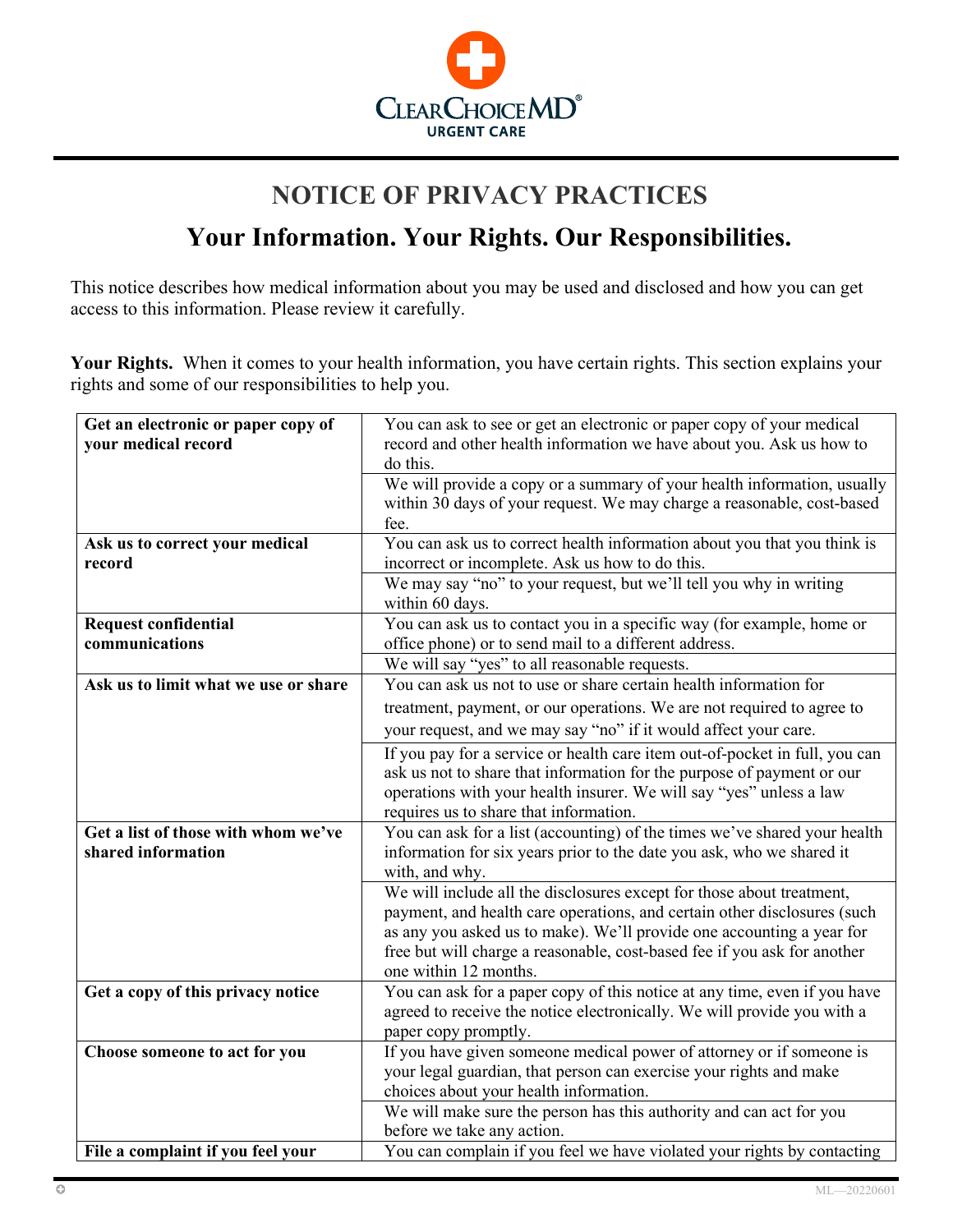| rights are violated | us.                                                                      |
|---------------------|--------------------------------------------------------------------------|
|                     | You can file a complaint with the U.S. Department of Health and Human    |
|                     | Services Office for Civil Rights by sending a letter to 200 Independence |
|                     | Avenue, S.W., Washington, D.C. 20201, calling 1-877-696-6775, or         |
|                     | visiting www.hhs.gov/ocr/privacy/hipaa/complaints/.                      |
|                     | We will not retaliate against you for filing a complaint.                |

**Your Choices.** For certain health information, you can tell us your choices about what we share. If you have a clear preference for how we share your information in the situations described below, talk to us. Tell us what you want us to do, and we will follow your instructions.

| In these cases, you have both the right                                                                            | Share information with your family, close friends, or others involved  |
|--------------------------------------------------------------------------------------------------------------------|------------------------------------------------------------------------|
| and choice to tell us to:                                                                                          | in your care.                                                          |
|                                                                                                                    | Share information in a disaster relief situation.                      |
|                                                                                                                    | Include your information in a directory.                               |
| If you are not able to tell us your preference, for example if you are unconscious, we may go ahead and share your |                                                                        |
| information if we believe it is in your best interest. We may also share your information when needed to lessen a  |                                                                        |
| serious and imminent threat to health or safety.                                                                   |                                                                        |
| In these cases, we never share your                                                                                | Sale of your information.                                              |
| information unless you give us written                                                                             | Most sharing of psychotherapy notes.                                   |
| permission:                                                                                                        |                                                                        |
| In the case of fundraising:                                                                                        | We may contact you for fundraising efforts, but you can tell us not to |
|                                                                                                                    | contact you again.                                                     |

**Our Uses and Disclosures.** We are permitted and typically use or share your health information without your written authorization in the following ways:

| <b>Treat you</b>              | We can use your health information and share it with other<br>professionals who are treating you. |
|-------------------------------|---------------------------------------------------------------------------------------------------|
|                               |                                                                                                   |
|                               | Example: A doctor treating you for an injury asks another doctor                                  |
|                               | about your overall health condition.                                                              |
| Run our organization          | We can use and share your health information to run our practice,                                 |
|                               | improve your care, and contact you when necessary.                                                |
|                               | Example: We use health information about you to manage your                                       |
|                               | treatment and services.                                                                           |
| <b>Bill for your services</b> | We can use and share your health information to bill and get                                      |
|                               | payment from health plans or other entities.                                                      |
|                               | Example: We give information about you to your health insurance                                   |
|                               | plan so it will pay for your services.                                                            |

We are allowed or required to share your information in other ways – usually in ways that contribute to the public good, such as public health and research. We have to meet many conditions in the law before we can share your information for these purposes. For more information see: [www.hhs.gov/ocr/privacy/hipaa/understanding/consumers/index.html](http://www.hhs.gov/ocr/privacy/hipaa/understanding/consumers/index.html)**.** 

| Help with public health and safety issues | Preventing disease.                                                   |
|-------------------------------------------|-----------------------------------------------------------------------|
| We can share health information about you | Helping with product recalls.                                         |
| for certain situations such as:           | Reporting adverse reactions to medications.                           |
|                                           | Reporting suspected abuse, neglect, or domestic violence.             |
|                                           | Preventing or reducing a serious threat to anyone's health or safety. |
| Do research                               | We can use or share your information for health research.             |
| Comply with the law                       | We will share information about you if state or federal laws require  |
|                                           | it, including with the Department of Health and Human Services if it  |